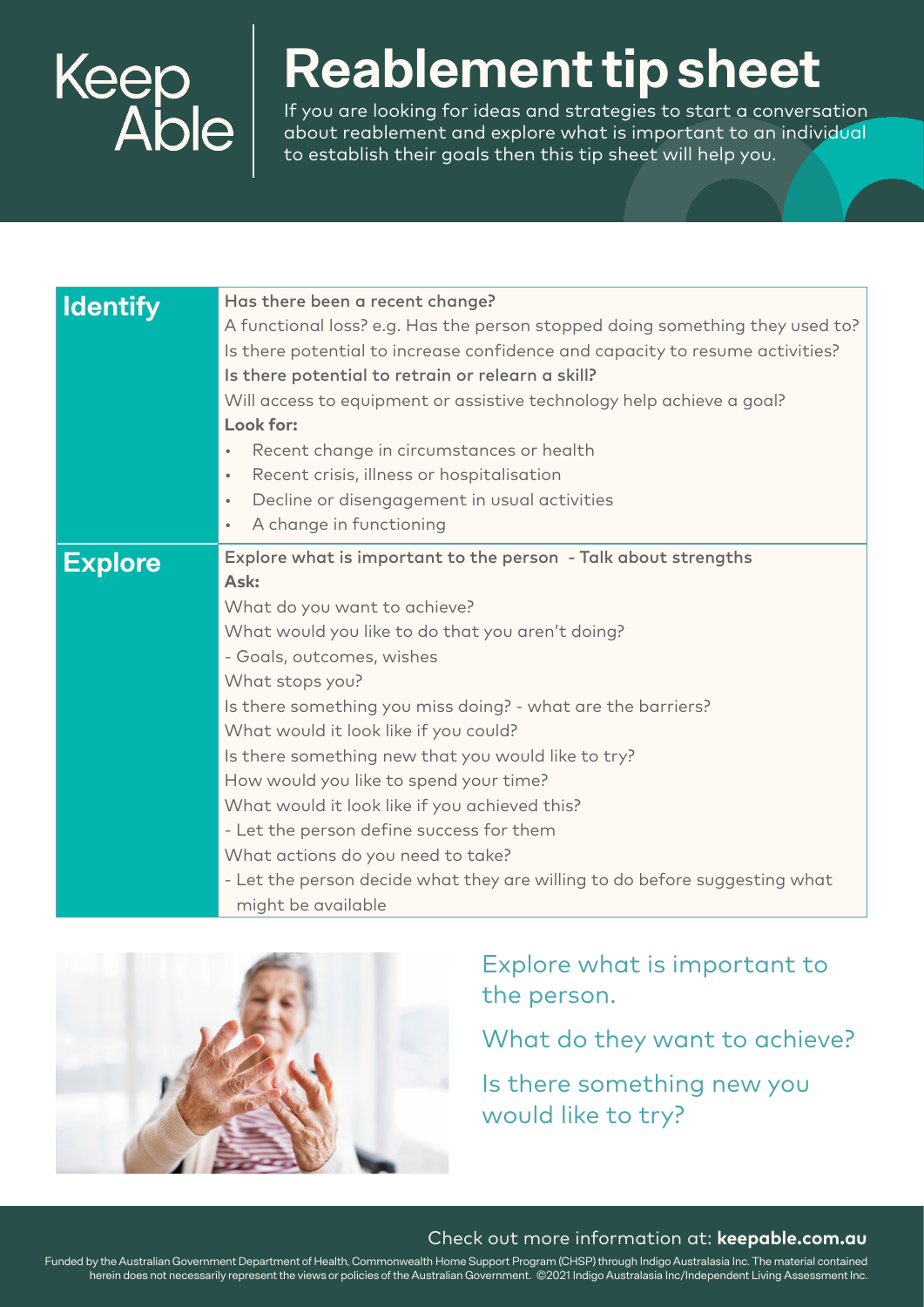

### **Reablement tip sheet**

| <b>Motivate</b> | To find the motivating factor:<br>Encourage engagement in planning and goals<br><b>Talk about:</b><br>Encourage the client to talk about why change is relevant to them<br>Discuss risks: ask the client to identify where there may be negative<br>consequences. Keep reward in mind:<br>What can the client achieve by trying Reablement?<br>- continue to remain independent etc.<br>Roadblocks: problem-solve barriers to change<br>Ask:<br>What do you do well?<br>What works now?<br>What are the things you feel good about?<br>What encourages you to look after your health?<br>How can you best be supported?<br>What would you like to work towards?<br>What changes would help you improve? |
|-----------------|---------------------------------------------------------------------------------------------------------------------------------------------------------------------------------------------------------------------------------------------------------------------------------------------------------------------------------------------------------------------------------------------------------------------------------------------------------------------------------------------------------------------------------------------------------------------------------------------------------------------------------------------------------------------------------------------------------|
| <b>Plan</b>     | Think about informal and formal supports that can help a person achieve<br>their goal.<br>Communicate with providers.<br>Decide who is doing what: provider, assessor, client<br>Set a review date.<br>Write the plan down in a way the client can understand:<br>- discuss short-term, the plan, who is doing what?<br>Ask:<br>Who is available to help you? What role can your ___________ play?<br>What support can _____________ provide?<br>How can you achieve the plan?<br>What does the provider need to do?<br>How long is this action needed?                                                                                                                                                 |

# **Supporting you every step of the way**

#### Check out more information at: **keepable.com.au**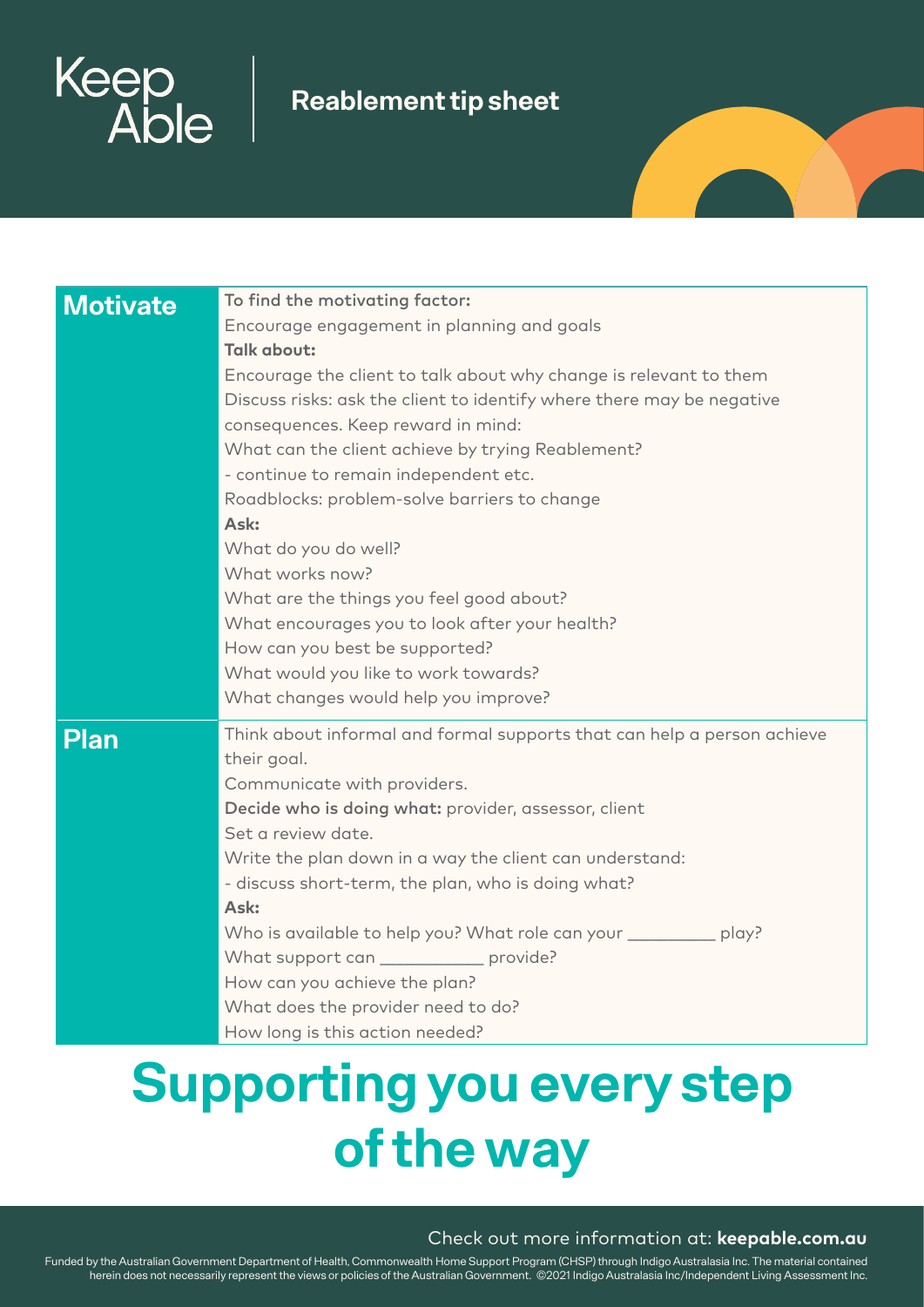

## **Reablement examples**

Are you wondering what reablement goals look like and where CHSP services can assist?, then take the time to explore these examples.

| <b>Reason for reablement period</b><br>(as provided in the<br><b>My Aged Care System)</b> | <b>Examples of the type of</b><br>reablement goals                                                                                                                                                                                                                                                                                                                                                                                           | <b>Examples of possible referrals</b>                                                                                                                                                                                                                                                                                                                                                                          |
|-------------------------------------------------------------------------------------------|----------------------------------------------------------------------------------------------------------------------------------------------------------------------------------------------------------------------------------------------------------------------------------------------------------------------------------------------------------------------------------------------------------------------------------------------|----------------------------------------------------------------------------------------------------------------------------------------------------------------------------------------------------------------------------------------------------------------------------------------------------------------------------------------------------------------------------------------------------------------|
| Rebuild confidence and<br>independence in mobility                                        | I would like to be able to return to<br>walking around the shops.<br>I would like to return to my regular<br>walking group.<br>I would like to be able to use the<br>taxi service on my own to get to my<br>bridge group.<br>Mr. Smith would like to be supported<br>during his reablement period of six<br>weeks to find a way to manage his<br>laundry tasks.<br>Mr. Smith would like to be able to<br>attend his granddaughter's wedding. | Allied Health - physiotherapy for home<br>based exercise program, strength<br>training program etc.<br>Allied Health - Occupational Therapy<br>for home safety assessment to provide<br>strategies and/or equipment to<br>complete specified tasks.<br>Personal Care and/or Domestic<br>Assistance for community care<br>worker program at home guided by<br>the Physiotherapist or Occupational<br>Therapist. |
| Support the development/<br>relearning of daily activities                                | I would like to be able to return to<br>shopping for myself.<br>I would like to be able to learn how to<br>cook for myself.<br>I would like to be able to prepare my<br>own meal.<br>Mr. Smith would like to be able to<br>shower without assistance.                                                                                                                                                                                        | Social Support - Individual for escorted<br>shopping (time limited).<br>Personal Care for skills training to order<br>groceries on line and for assistance<br>with showering tasks (time limited).<br>Referral to community care worker<br>to support client skill development in<br>order to draw up basic shopping list and<br>to learn to prepare basic meals.                                              |
| <b>Task simplification and energy</b><br>conservation for managing<br>housework           | I would like to learn how to manage<br>my laundry and cleaning with my<br>limited shoulder movement.<br>I would like someone to support me<br>to complete tasks in my own home<br>until I am able to find ways to manage<br>them on my own.                                                                                                                                                                                                  | Allied Health - Occupational Therapy<br>for strategies and equipment for task<br>simplification.<br>Domestic Assistance for community<br>care worker education on use of easy<br>living equipment for cleaning.                                                                                                                                                                                                |
| Promote social contact,<br>community access and<br>integration                            | I would like to regain confidence to<br>attend a social group on my own.                                                                                                                                                                                                                                                                                                                                                                     | Social Support - Community care<br>worker and/or Volunteer transport<br>to support client with transport and<br>attendance in the short term until client<br>is confident to use the community bus<br>and attend unaccompanied.                                                                                                                                                                                |

#### Check out more information at: **keepable.com.au**